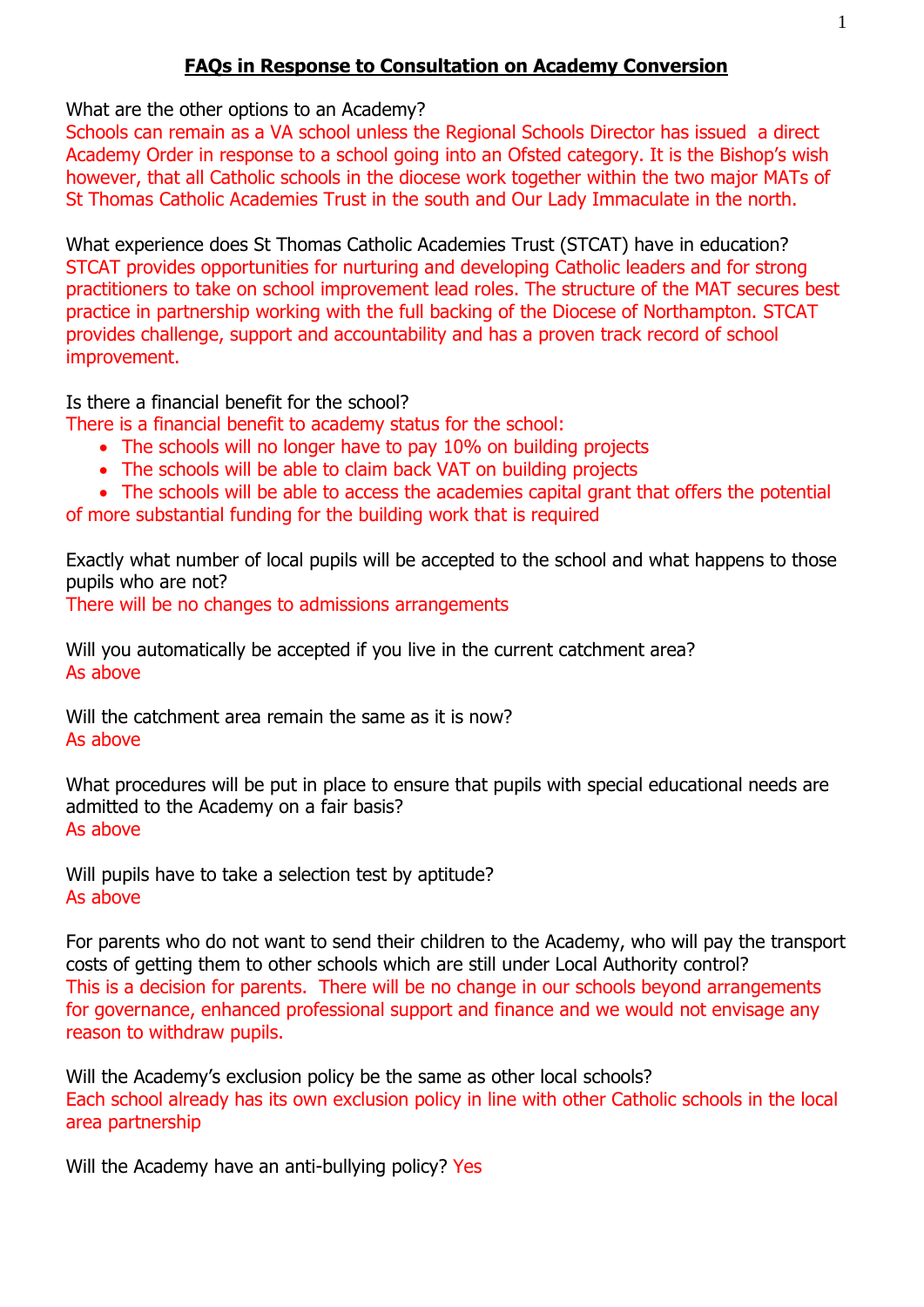How would SEND pupils be catered for and can you give an assurance that current levels of SEND support and behaviour support staff would be maintained?

The school is not seeking to change the way SEND pupils are supported. No school is immune to national funding changes and therefore adjustments are sometimes required but we do not envisage the need for any further change.

Will staff representatives be included on the governing body? If not, how will teachers' views be represented?

Yes. The school will have its own Local Academy Committee that reports to the Trust directors and staff are part of the membership

How will parents' views be represented? Elected membership

Who will have the majority on the governing body? Foundation directors appointed by the bishop and trustees, will be in majority as they are now

What staffing structures and pastoral care will be in place? No changes are planned

What happens to staff such as catering and cleaners who are employed via buy-back from the Local Authority?

These are services we pay for already. No change is planned.

What obligation does the Local Authority have to employees who do not want their contracts to be transferred to an Academy? Do we have any right to be re–deployed and remain employed by the Local Authority? This a Voluntary Aided (VA) school and staff are employed by the governing body, not the LA

For current employees, TUPE conditions will apply. Can you give a guarantee that you would not re-negotiate teachers' terms and conditions under "reorganisation"? The school will always work to the best possible terms of conditions for all staff and for teaching staff this is defined by THE School Teachers' Pay and Condition Document (STPCD). We are not seeking to change any aspect of teachers' terms and conditions or indeed those of any staff.

Would the Academy pay scales remain in line with national agreements, and would future employees be offered the same terms and conditions as transferred staff? The school will always work to national agreements.

Will the existing head teacher be appointed head of the new school? If not, why? When will the new principal be in place and how will they be appointed/by whom? Yes

How will parents' and stakeholders' views be taken into account when a decision is made about an Academy?

Governors will consider stakeholder responses to consultation

Can you confirm what percentage of people opposed to the Academy it will take to stop the proposal going ahead?

There is no percentage. The decision to proceed to academy status will be defined by the potential advantages and careful consideration of any disadvantages for our children.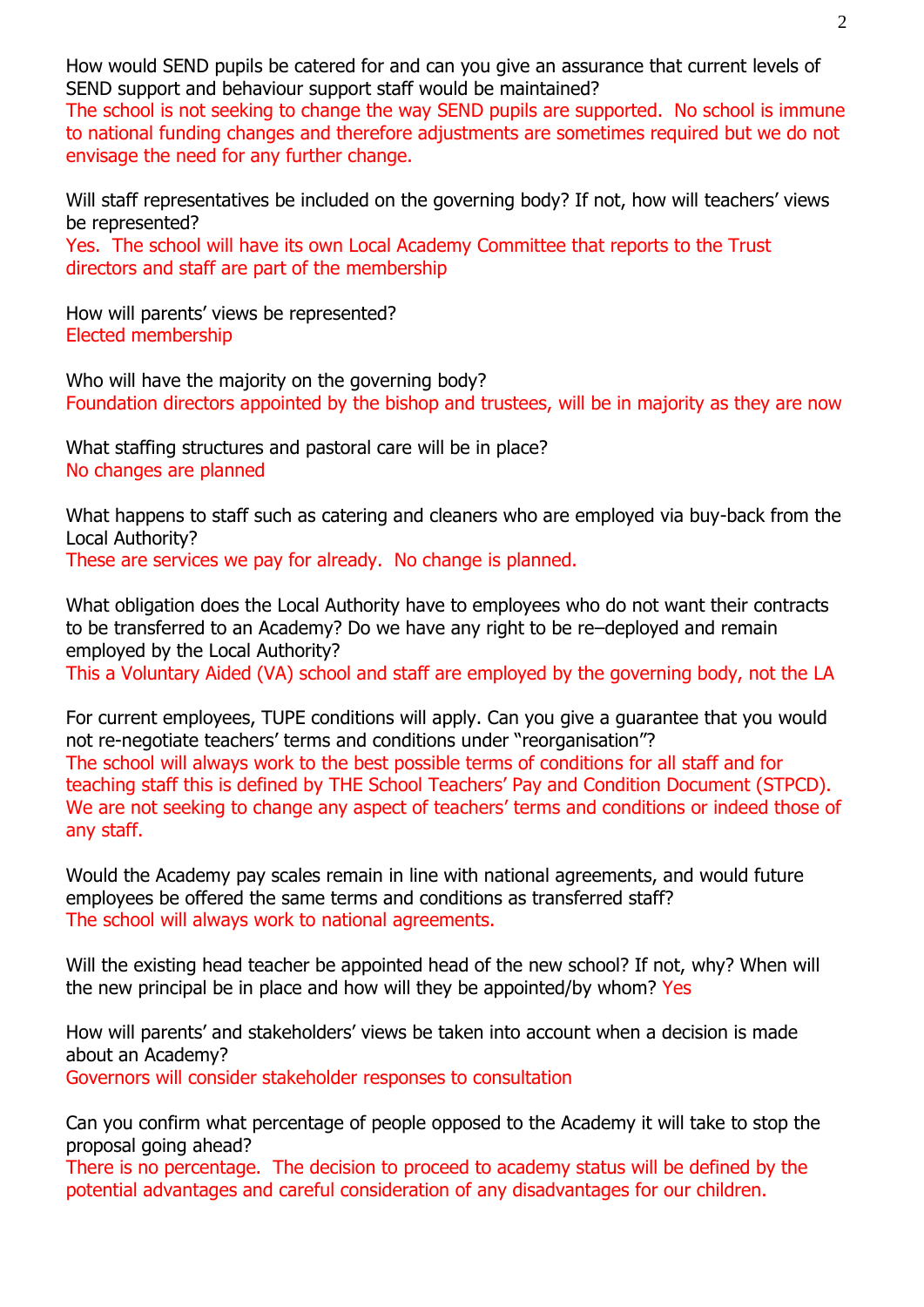# **Parent Specific questions:**

Will the school uniform change if we convert to academy? The school does not intend to make any change to the school's uniform

Will the school's name change if we convert to academy? No.

Will the school day change if we convert to academy? No.

What are the benefits for my child if the school joins STCAT?

The pupils will benefit from strengthened links across the schools of the Trust, as staff will be sharing professional development activities and opportunities to share good practice, leading to a continuously improving quality of education. The catholicity and distinctive ethos of school is supported along with a strong focus on continuously improving educational standards.

Will the school still teach the National Curriculum?

Yes. The school values the National Curriculum and all pupils will continue to receive a broad and balanced curriculum, that supports all pupils regardless of need or ability.

Who will make the decisions in each school?

The Headteacher is responsible for the day to day business of the school, as at present and the Governing Body will continue to exist, but in a slightly different way. It will be known as the schools Local Academy Committee and a board of directors selected for their relevant skills, sits above the LAC, monitoring their performance.

## **Staff Specific questions (including TUPE related questions):**

Who will be my employer?

You will be employed by St Thomas Catholic Academies Trust (STCAT)

What are the terms and conditions of employment for new staff within STCAT? Existing staff will TUPE into (STCAT) on existing Terms and conditions. The Burgundy Book (which applies to teachers) and the Green Book (which applies to support staff) are collective agreements and will transfer as current, any future changes will not be binding on the Trust. The Trust intends to continue to apply the School Teachers Pay and Conditions Document (STCPD) and will mirror changes as amendments are made over time, including pay awards.

Will the staff terms and conditions remain the same?

It is anticipated that all school staff will transfer to the Trust and retain their existing terms and conditions and continuity of employment. Although subsequent changes are possible following a TUPE transfer, none are planned and can only be made if the reason is an 'economic, technical or organisational reason' involving changes in the workforce/ workplace.

Will Job Descriptions be re-written? Job Descriptions will be reviewed in the same way as currently.

What will be the changes to the day-to-day operations? Most staff will not see any noticeable day-to-day differences. Senior Leaders and finance teams will have close relations with the Trust central team.

Will I be asked to move to a different academy within the Trust? It is highly unlikely that staff will be asked to move to another academy - unless for a promotion, and unless the member of staff felt it advanced their career.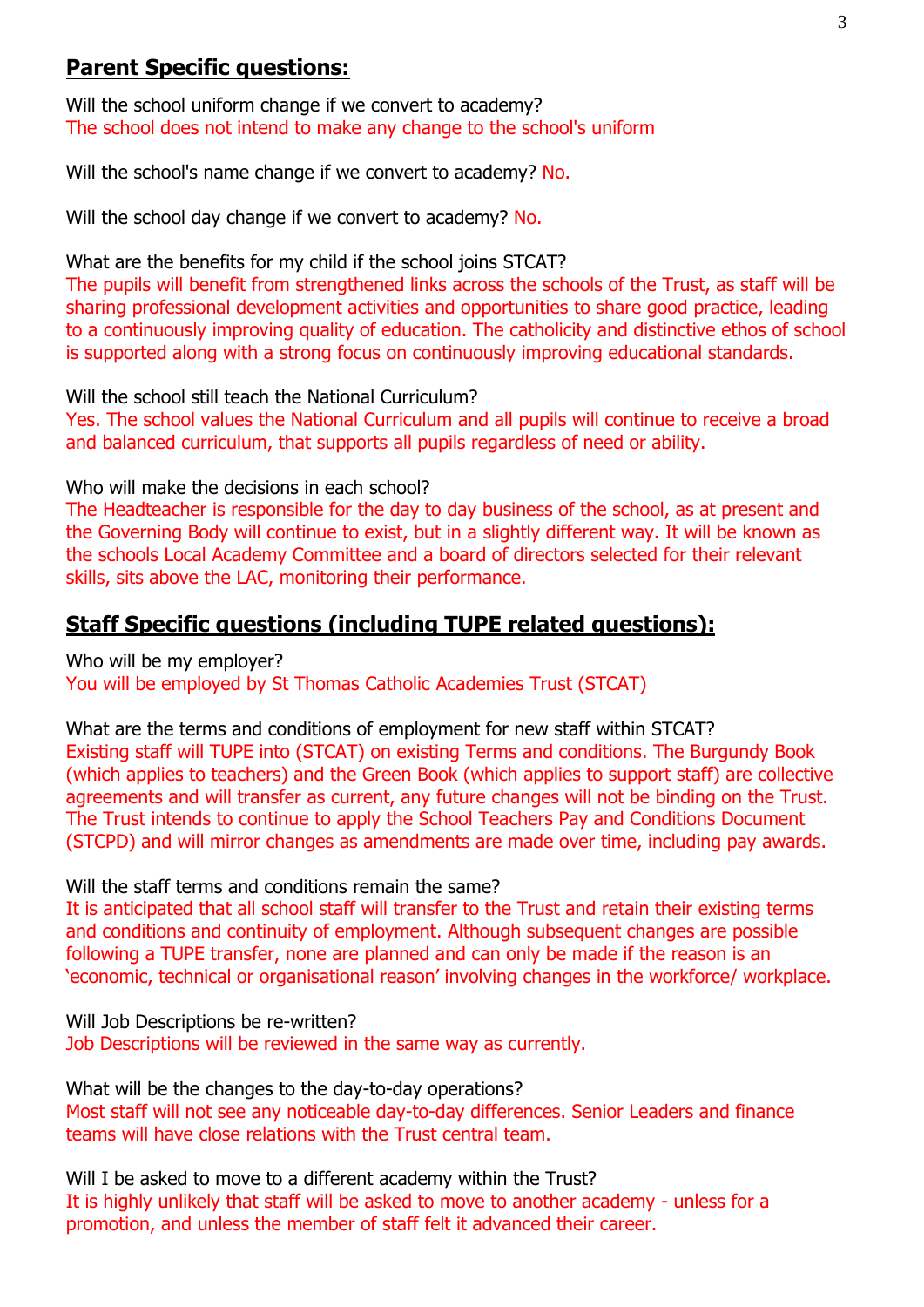Will we be expected to work weekends? Directed time will not be timetabled over the weekend.

Will the length of the school day change?

The length and timing of the school day is up to the school as it is now and we have no plans to change it.

Are we going to work longer hours? There will be no increase in directed time.

Will the term dates change? Term dates will be arranged in the same way as they are now.

Are we changing the name of the school? No, we are not changing the name.

How dictatorial will STCAT be?

STCAT has a clear scheme of delegation that empowers Heads, Local Academy Committees and school leaders and lets them focus on teaching and learning, whilst giving a fair degree of autonomy over the budget. Our non-negotiables state that we value diversity in our schools whilst they are good or better, but we will intervene and support where a school is not good.

### Who is the Headteacher accountable to in the new structure?

In the new multi academy structure, the Headteacher is line managed by the Local Academy Committee, like now, but on an executive basis by the Senior Executive Lead (SEL).The SEL has to abide by the trust scheme of delegation.

Will the unions continue to be recognised?

Unions will continue to be recognised. We have a long track record of excellent relations with local Unions. The Trust will continue to consult with recognised trades unions via their HR Provider, a continuation of consultation arrangements in place currently.

Will the existing pay scales remain in place? Yes.

Will we receive the same salary?

Yes, under TUPE you will be paid the same, and we honour School Teachers Pay and Conditions documents.

Is land protected from being sold off? The school land will be leasehold by the Trust for 125 years, we cannot sell it off.

Who will own the property? The property will be owned by the Trust

What are the times in the year when a school can convert to an academy? Schools can convert on the first day of any month.

What is TUPE**?**

TUPE is the Transfer of Undertakings (Protection of Employment) Regulations 2006 (TUPE), amended 2014. They implement the European Community Acquired Rights Directive (77/187/EEC, as amended by Directive 98/50 EC and consolidated in 2001/23/EC).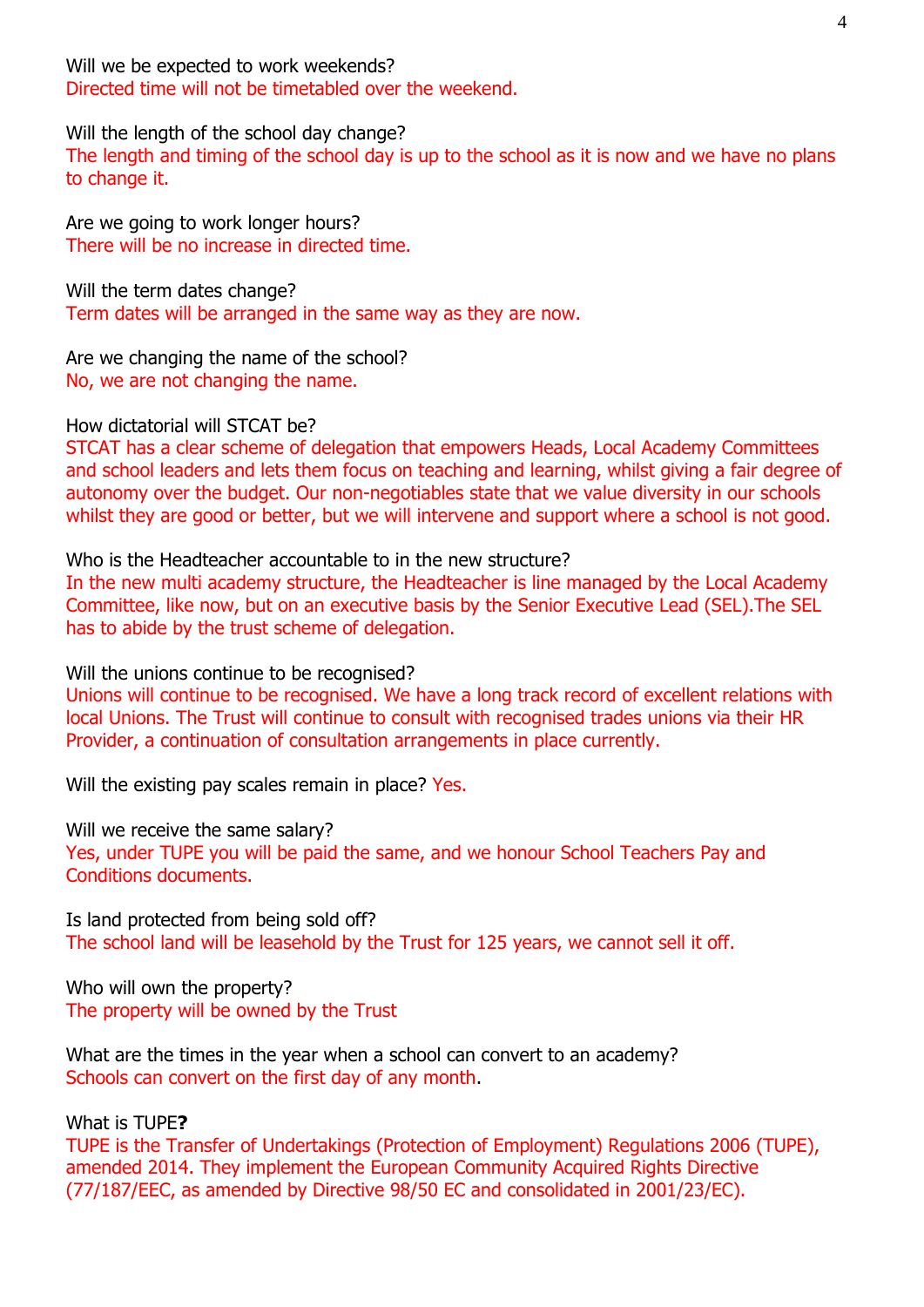The TUPE Regulations ensure that employees' terms and conditions are preserved when a business or undertaking, or part of one, is transferred to a new employer, i.e. where a school converts to an Academy

When does TUPE apply?

Subject to certain qualifying conditions, the Regulations apply:

- a) when a business or undertaking, or part of one, is transferred to a new employer, or
- b) when a 'service provision change' takes place (for example, where a contractor takes on a contract to provide a service for a client from another contractor)

These two circumstances are jointly categorised as 'relevant transfers' and therefore apply where a school chooses to convert to an Academy.

How are transfers from the public sector to the private sector treated? These are covered by the regulations just as transfers between private sector employers.

I have heard of the terms transferor and transferee – please can you explain who these are? The transferor is the old employer the Governing Body and transferee is the new employer i.e. **STCAT** 

Under the TUPE Regulations what actually transfers to the new employer? All obligations in relation to employees which were the responsibility of the transferor become the responsibility of the transferee who is said to 'step into the shoes' of the transferor. Consequently all existing contractual terms whether expressed or implied and including terms incorporated from a collective agreement will transfer.

## Does TUPE apply to all employees?

The TUPE regulations apply to full-time & part-time employees, and those employed on fixedterm contracts of employment, provided their contracts extend beyond the date of transfer. It does not apply to agency staff where they do not have a BC / School contract of employment and may not apply to zero hours / casual employees, or direct supply staff. Employees whose substantive post is in the transferring area, but who are on secondment to another part of the organisation or school will also transfer. Secondees into the organisation affected by the transfer are not generally included in TUPE as their substantive post is elsewhere in an alternative school, or within BC.

#### Can the new employer choose who transfers?

No. Employees who are mainly or primarily employed in the undertaking or service being transferred, and only they, transfer under TUPE. This is a matter of legal fact and in the event of dispute is decided by employment tribunal. Employees absent from work, for example, those on long term sick leave or maternity leave, are included. Employees who work across two or more schools will only be TUPE'd under the contract for the school that is affected. The school will work with employees in this situation to understand how much of their role relates to the affected area being transferred. The impact of their role will also be taken into consideration. However, in general if the majority of their work is transferring then the employee too will transfer. The School will determine those affected and consult with the 'appropriate representatives' at the earliest opportunity.

I am about to go on maternity leave knowing that a TUPE transfer is likely to occur while I am absent. What will happen to me?

The fact that an employee may already be on maternity leave prior to and/or at the time of transfer makes no difference to her maternity rights. Clearly if you are affected by the transfer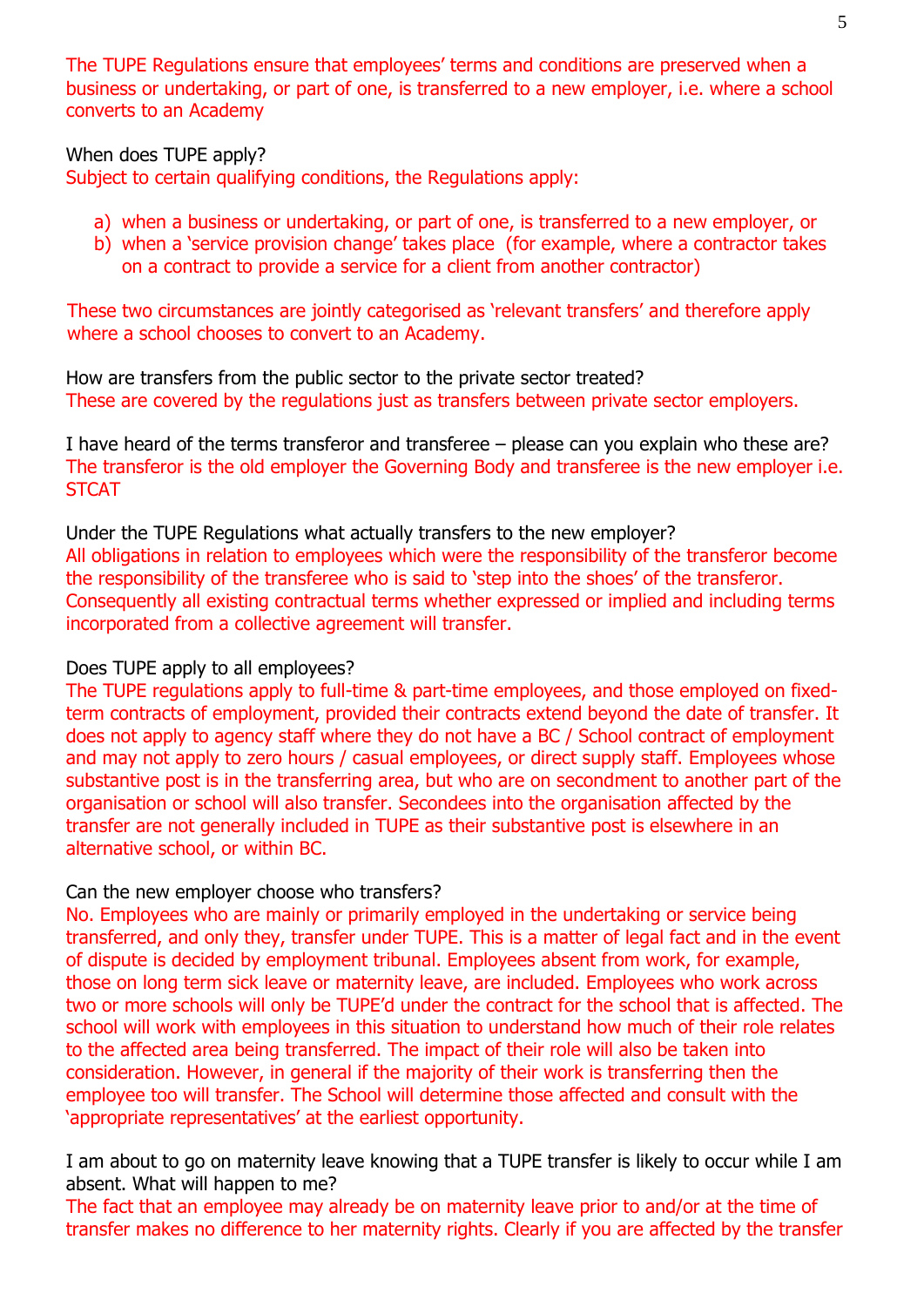you will be informed at the same time as your colleagues. However, if you are unable to attend a face to face meeting, your manager will agree with you to consult by telephone or in writing and/or for a representative to attend any meetings on your behalf.

I am on maternity leave and a TUPE transfer is underway/has happened. What will happen to my pay?

The employee will be entitled to the same contractual maternity pay, had she continued to be employed by the transferor. Any remaining Statutory Maternity Pay and/or Occupational Maternity Pay will be paid by the new employer.

I am on Shared Parental leave/ Adoption leave and a TUPE transfer is underway/ has happened. What will happen to my pay?

The employee will be entitled to the same statutory shared parental leave and any contractual pay, had he/she continued to be employed by the transferor. Any remaining shared parental pay/adoption leave, both statutory and Occupational pay, will be paid by the new employer.

I am on long term sick leave and have been notified of a TUPE transfer. What will happen to my sick pay entitlements?

The employee will be entitled to the same amount of statutory and occupational sick pay, as if he/she has continued to be employed by the transferor. Any statutory sick pay and any remaining occupational sick pay will be paid by the new employer.

What happens to me if I am transferred to another employer under TUPE? When TUPE applies to the transfer of a team's work, it means that the contracts of employment of all staff employed within that area – that is your terms and conditions of service at the date of transfer - are automatically transferred to the new employer.

#### What protections do employees have under TUPE?

The effect of a TUPE transfer is that transferred employees retain all the rights and obligations existing under their contract of employment with the previous employer (School/BC) and these are transferred to the new employer. This means that their previous terms and conditions of employment carry over to the new employer. The main exception to this rule under TUPE law concerns the treatment of occupational pensions but please refer to the separate questions below regarding how pension obligations are covered when a school converts to an Academy. Accordingly, contractual terms and conditions of employment including the principles of pay are preserved by TUPE. e.g. performance pay and pay dates. With regard to annual salary increases, the principle contractual terms apply. Please note that where the Transferee has not had the opportunity to influence any collective agreement negotiations relating to pay awards these will not be considered binding and will therefore not automatically transfer. Liabilities also transfer. This may include for example outstanding holiday and loans.

#### Is continuity of employment broken by a TUPE transfer?

No. An employee's period of continuous employment is not broken by a TUPE transfer to an Academy and, for the purposes of calculating entitlement to statutory employment rights, the date on which the period of continuous employment started would usually be the date on which the employee started work with the old employer (BC).

What happens to the service I've built up with the local council at the date of transfer? The transfer does not break your service or your continuous employment. The date your continuous employment started with the council is the one on which any entitlement to statutory employment rights will continue to be based. This includes any entitlement to redundancy payments along with any restrictions contained within the Modification Order.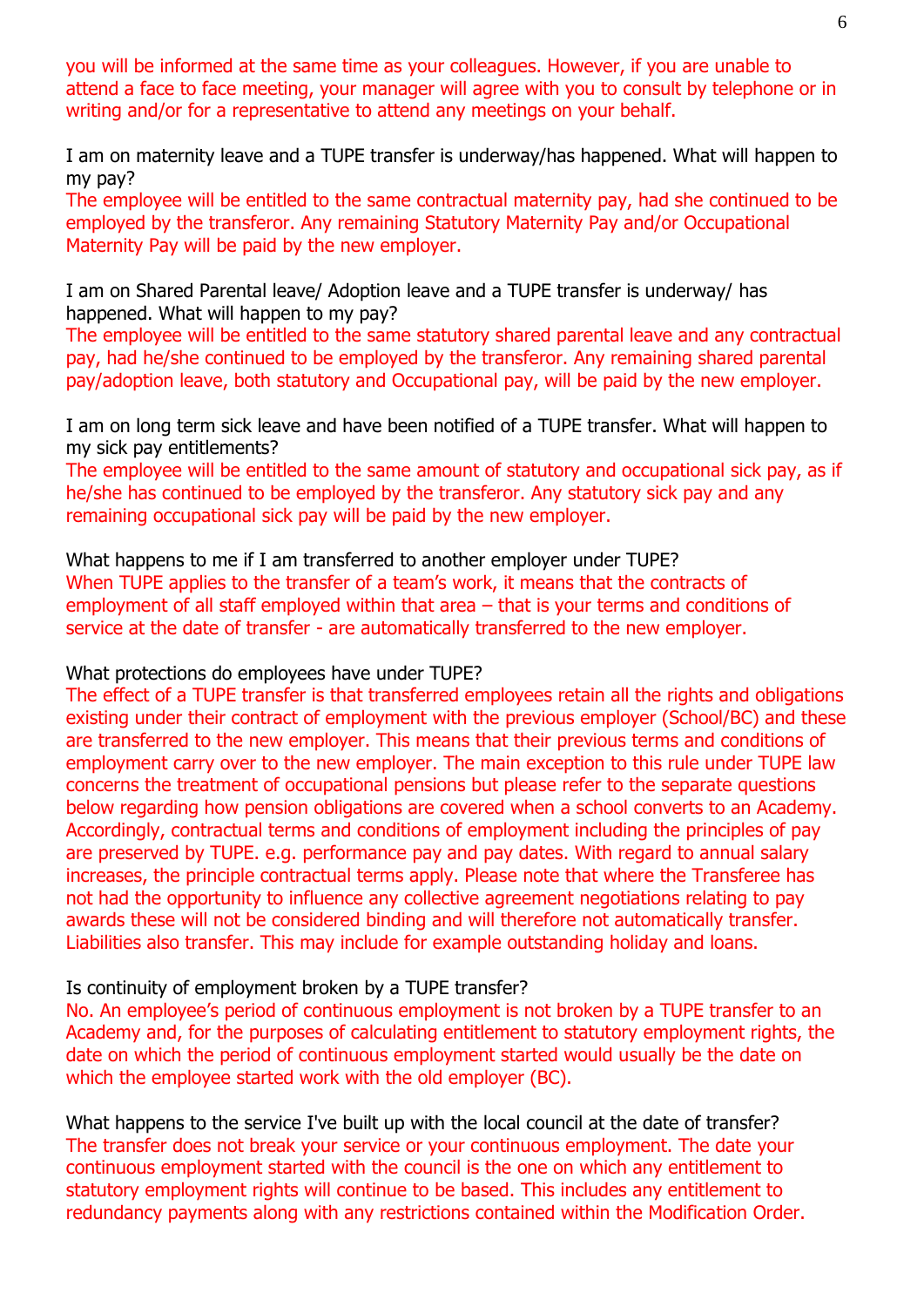Will my continuity of service be maintained if I return to Local Government?

Where an employee returns to a LA school, or Local Government, following a TUPE transfer to an Academy without a break between employments, all previous continuous service will be recognised. This will be taken into account for the purposes of calculation of entitlements to annual leave, and occupational sick pay. This is subject to the return of the original employer being within five years of the original transfer. If the employee returns voluntarily to local government, service continuity is broken.

What terms and conditions are likely to transfer?

The new employer is obliged to honour your contract of employment, which means that it must maintain your existing pay and conditions of service. Examples of Terms and Conditions likely to transfer are:

- Rate and method of pay
- Hours of work
- Employment protection rights e.g. unfair dismissal, and redundancy rights
- Annual leave entitlement and pay
- Sick pay and sick leave entitlements
- Statutory and contractual redundancy and severance entitlements
- Collective agreements
- Professional fees (if currently contractual)
- Contractual benefits e.g. (where these are contractual) lease car, health schemes, childcare support
- Mobility and flexibility terms
- Contractual personnel procedures/ policies
- Individual personnel files including disciplinary records and current formal warnings
- Notice provisions
- Continuity of service (for purposes of calculating annual leave, sickness and redundancy calculations
- Mileage Rates

#### Will any terms and conditions not transfer?

There are some benefits that won't be included in a TUPE transfer as they are not contractual terms and conditions of employment. These include things such as Long Service Awards, bike loans under Cyclescheme, Travel Choice cards, discounts with local organizations and discounted BUPA cover for staff who may have been provided with this as a benefit. With regard to annual salary increases, the principle contractual terms apply. Please note that where the Transferee has not had the opportunity to influence any collective agreement negotiations relating to pay awards these will not be considered binding and will therefore not automatically transfer.

#### Can the Academy alter terms and conditions of employment?

When a school converts to a new Academy, staff are entitled to transfer under the same employment terms and conditions. Therefore, immediate changes to the staff structure and operation are not anticipated. However, once open, the academy trust may consult with staff and their union representatives on changes to these terms and conditions, for example to enable the academy to operate over a different term times, or change the length of the school day

Will the new organisation issue me with a new contract of employment?

There is no need for the new organisation to issue a new contract on transfer. However, it is normal practice for the new organisation to write to confirm that it is the new employer.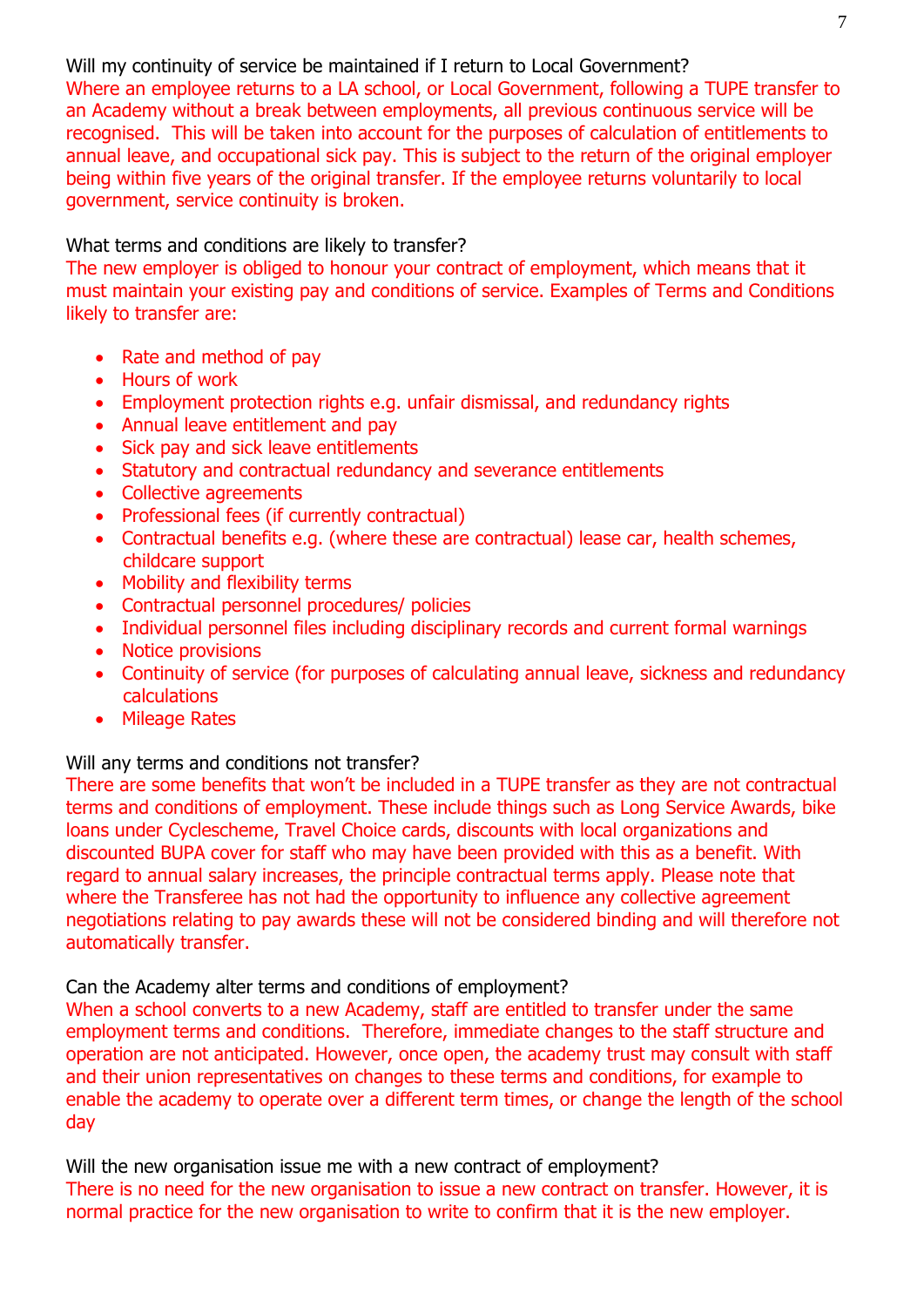So if I transferred under TUPE, I would take all my terms and conditions of service with me? There is one exception; your pension rights are not transferred. However, the Government requires the council to ensure your new employer provides access to a broadly comparable occupational pension scheme for your future service.

### What happens to Pensions for Support Staff (LGPS)?

Pensions are not currently included in TUPE provisions. However, Bucks Council is committed to following the Dept of Communities and Local Government guidance on treatment of pensions in relation to local authority service contracts. Guidance on the LGPS Admitted Body status explains the regulatory position provided for in the Local Government Pension Scheme (Administration) Regulations 2008 [2008/239] (as amended) about how external providers, such as companies or third sector organisations, can be admitted to the LGPS. It also sets out the pension considerations that arise when employees transfer from a local authority to an external provider. Essentially pension provision for public sector employees on a TUPE transfer must be protected in one of two ways:-

- The transferee employer should become an admission body of the Local Government Pension Scheme; or
- By the transferee employer offering such employees membership of an alternative pension scheme which is certified as 'broadly comparable' by the Government Actuaries Department (GAD).

In a tendering process, the Council can express a preference for admitted body status but cannot state that this is a requirement as this may restrict which bidders can meet these criteria and may not ensure the best overall deal for the Council.

What happens to the pension arrangements for Teachers when a school converts to an academy?

Teachers working in an academy fall within the scope of the Teachers' Pension Scheme (TPS) just as if they were employed in a local authority maintained school. Staff transferring from a maintained predecessor would simply continue their membership of the Scheme. The academy, as the new employer, would be responsible for remitting contributions to the TPS and for all other administrative responsibilities that fall to employers who employ teachers who are subject to the teachers' pensions regulations. Teachers Pensions administer the scheme on behalf of the DfE and will provide the academy with full information about their role and responsibility in relation to the TPS. Teachers do have the right to opt-out of the TPS if they prefer to make other pension provision for themselves.

Can my terms and conditions of service be changed once I have transferred to the new employer?

When a school converts to a new academy, staff are entitled to transfer under the same employment terms and conditions. Therefore, immediate changes to the staff structure and operation are not anticipated. However, once open, the academy trust may consult with staff and their union representatives on changes to these terms and conditions, for example to enable the academy to operate over a different term times or change the length of school day.

#### Will terms and conditions be harmonised?

In general, only agreed changes, which would have occurred even if the transfer had not taken place, are allowed. All employers have a duty to consult on changes they wish to make. An employee has the same right to object to unilateral contractual changes after the transfer as he or she had before it. The TUPE Regulations place limitations on the ability of the new employer to vary terms and conditions following transfer. Essentially the new employer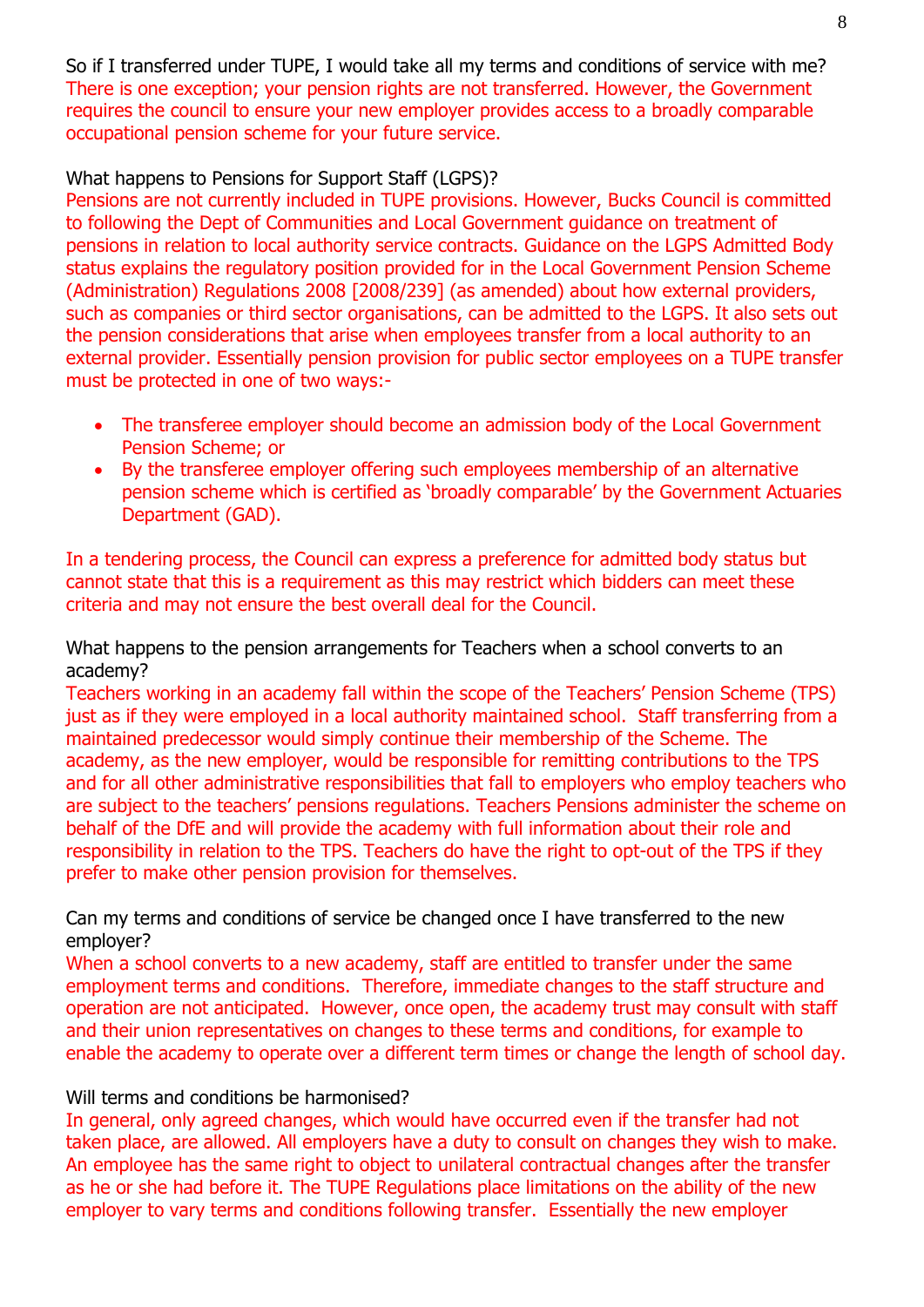cannot worsen the terms and conditions of transferring employees unless it can demonstrate that there is an economic, technical or organisational (ETO) reason entailing changes in the workforce. Government guidance and recent case law suggests that worsening an employee's contract for the purpose of achieving post-transfer harmonisation cannot be justified by an ETO reason.

Is there a time limit or period after which TUPE terms are no longer valid? No, TUPE provides indefinite protection for your terms and conditions of employment which transfer intact and should not change without your prior agreement.

After a period of time, can a new employer change the terms and conditions of employment by using methods such as the consultation process?

Yes it can, but only with your agreement in the normal way. It must also be able to prove that any changes are not solely or principally by reason of the TUPE transfer.

What if the new employer dismisses me rather than employing me?

TUPE gives enhanced rights to employees who are dismissed before, or after, the transfer. Such dismissals would be automatically unfair unless they can be shown to have been either unconnected with the transfer or for a genuine economic, technical, or organisational reason (sometimes referred to as an ETO reason) entailing changes in the workforce e.g. redundancies, and the employer is acting "reasonably" in treating that reason as sufficient to justify a dismissal. If your new employer does dismiss you for one of these reasons, it must treat you according to your normal rights relating to redundancy, including such things as contractual notice and redundancy compensation.

#### What if I don't want to transfer?

The regulations allow for you to opt out of the transfer by informing either your line manager or your proposed new employer. You should note, however, that this is likely to mean that you will be treated as if you had resigned, not as if you had been dismissed. There is no redundancy situation and therefore there is no entitlement to any redundancy payment.

Why can't I be made redundant if my job with my current employer no longer exists? Your job still exists – it has simply transferred to a new employer so you are not redundant.

#### At what point would I go on the Employee Transfer Register?

Under the Transfer of Undertakings (Protection of Employment) Regulations your role and existing terms and conditions will transfer to the new employer. You will therefore not be in a redundancy situation with the Council and therefore will not meet the criteria to be placed on the Employee Transfer register.

#### Will trade union recognition agreements transfer?

This depends on whether the service is transferring as a unit in its own right or whether it will become merged into the new employer's organisation. If it transfers as a unit which is intact and retains its identity, the new employer will usually inherit any recognition agreements in place between the transferring employer and the recognised trade union. Otherwise there is no entitlement to the recognition agreement transferring.

Will the sickness records of individuals and other personnel information be passed to the new employer?

Yes, sickness records will be passed to the new employer but only those relevant for current occupational sick pay and statutory sick pay purposes. Other personnel records, which relate to the contract of employment, will also transfer. These will include: